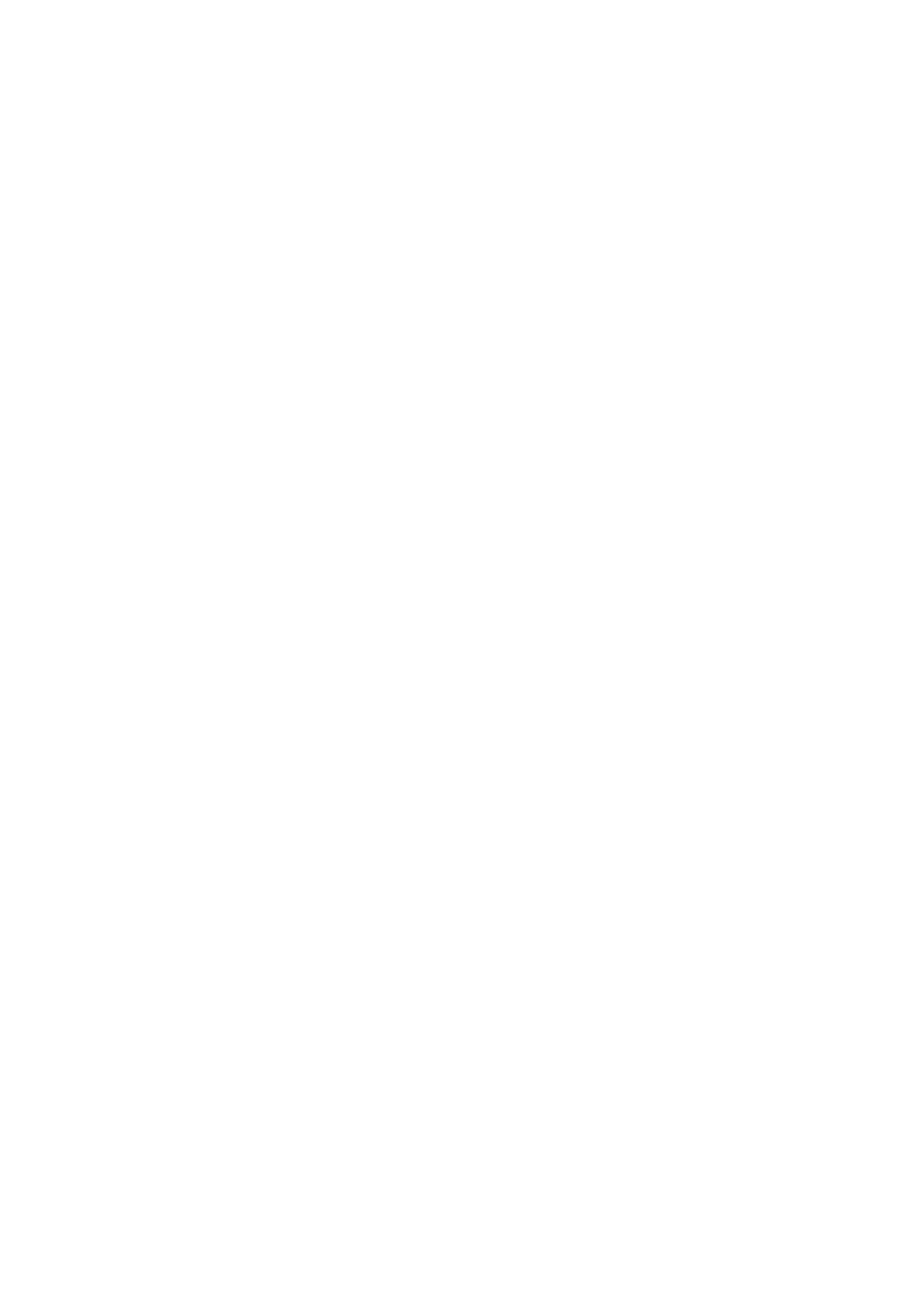*I certify that this public bill, which originated in the Legislative Assembly, has finally passed the Legislative Council and the Legislative Assembly of New South Wales.*

> *Clerk of the Legislative Assembly. Legislative Assembly, Sydney, , 2013*



New South Wales

# **Parliamentary Budget Officer Amendment Bill 2013**

Act No , 2013

An Act to amend the *Parliamentary Budget Officer Act 2010* to revise the role of the Parliamentary Budget Officer and to make further provision with respect to the costing of election promises.

*I have examined this bill and find it to correspond in all respects with the bill as finally passed by both Houses.*

*Assistant Speaker of the Legislative Assembly.*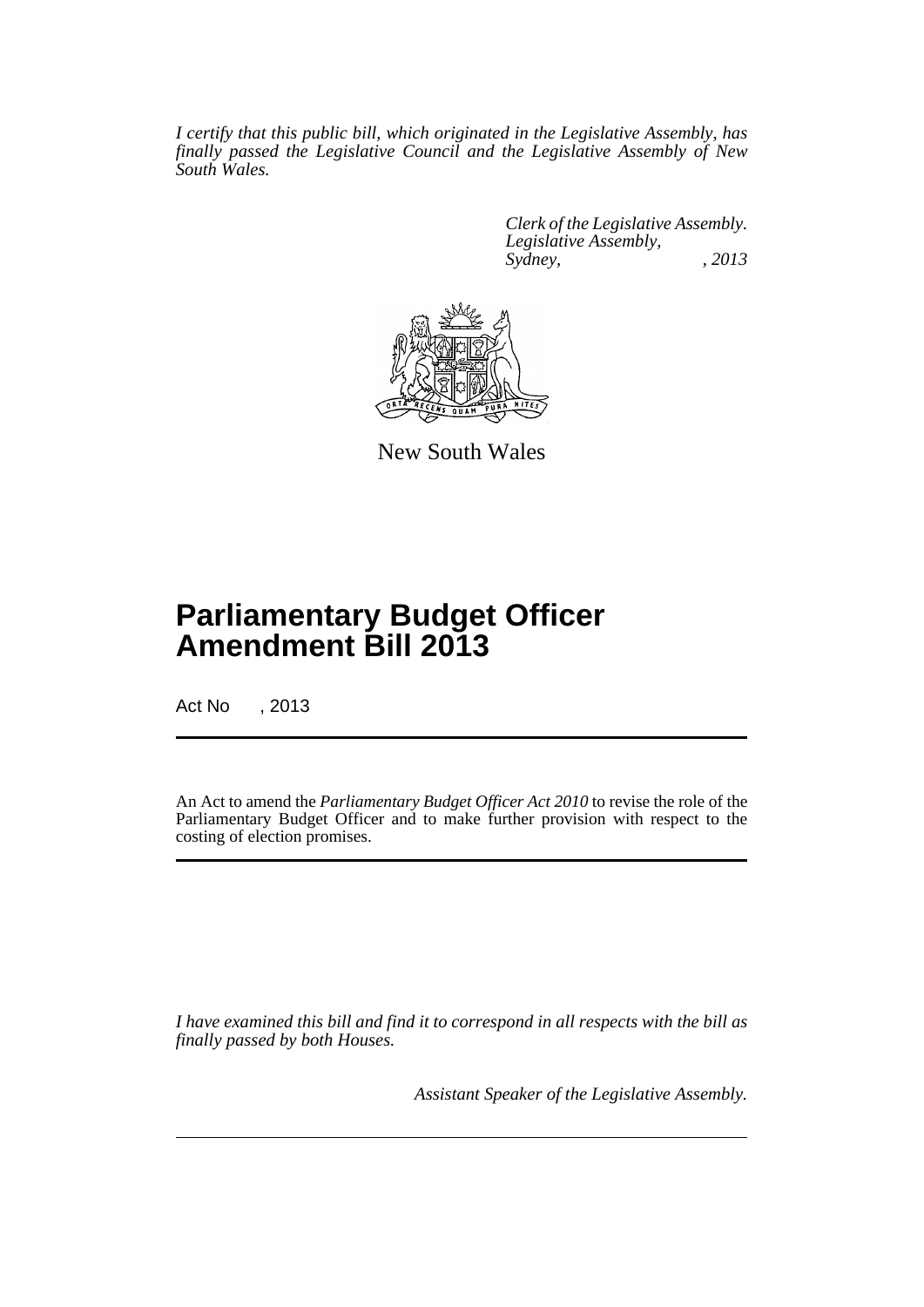### <span id="page-3-0"></span>**The Legislature of New South Wales enacts:**

#### **1 Name of Act**

This Act is the *Parliamentary Budget Officer Amendment Act 2013*.

#### <span id="page-3-1"></span>**2 Commencement**

This Act commences on the date of assent to this Act.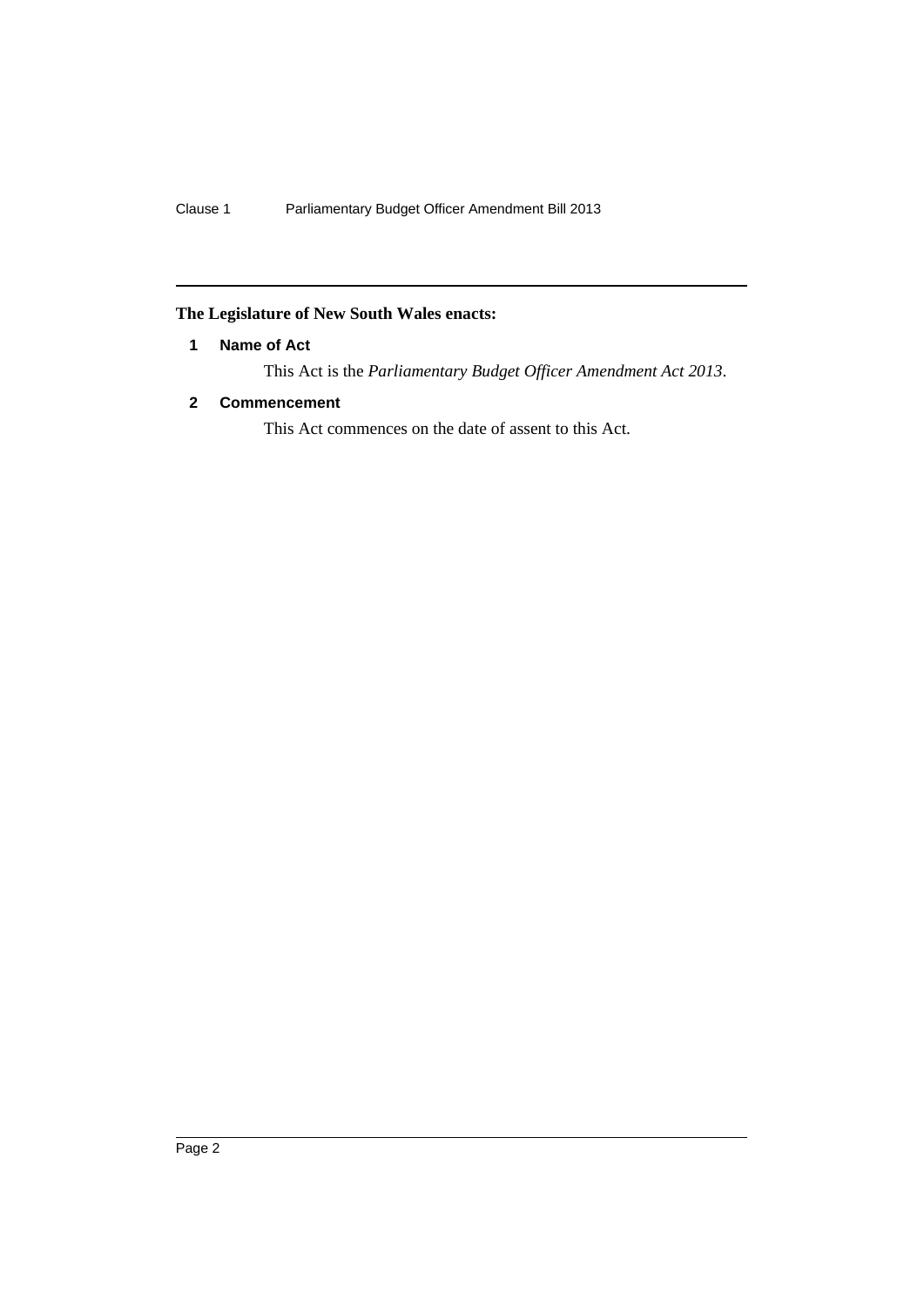Amendment of Parliamentary Budget Officer Act 2010 No 83 Schedule 1

### <span id="page-4-0"></span>**Schedule 1 Amendment of Parliamentary Budget Officer Act 2010 No 83**

#### **[1] Section 3 Definitions**

Omit the definition of *parliamentary leader* from section 3 (1). Insert instead: *parliamentary leader* means either of the following:

- (a) the Premier,
- (b) the Leader of the Opposition.

#### **[2] Section 3 (1)**

Insert in alphabetical order:

*State general election* does not include a State general election held following the dissolution of the Legislative Assembly, unless the election is to be held after the due date for the election following the expiry of the Legislative Assembly or within 1 month before that due date.

#### **[3] Section 3 (2)**

Omit the subsection.

#### **[4] Section 6 Appointment of Parliamentary Budget Officer**

Omit section 6 (1). Insert instead:

(1) The Presiding Officers are to appoint a person as Parliamentary Budget Officer for each State general election. Each appointment is to take effect on or as soon as practicable after 1 September immediately before the general election is due to be held.

#### **[5] Section 7**

Omit the section. Insert instead:

#### **7 Term of office of Parliamentary Budget Officer**

- (1) The Parliamentary Budget Officer holds office for the period that is specified in his or her instrument of appointment. The period cannot extend for more than 3 months after the holding of the State general election for which the appointment was made.
- (2) A person appointed as Parliamentary Budget Officer for a State general election may be re-appointed for a subsequent State general election.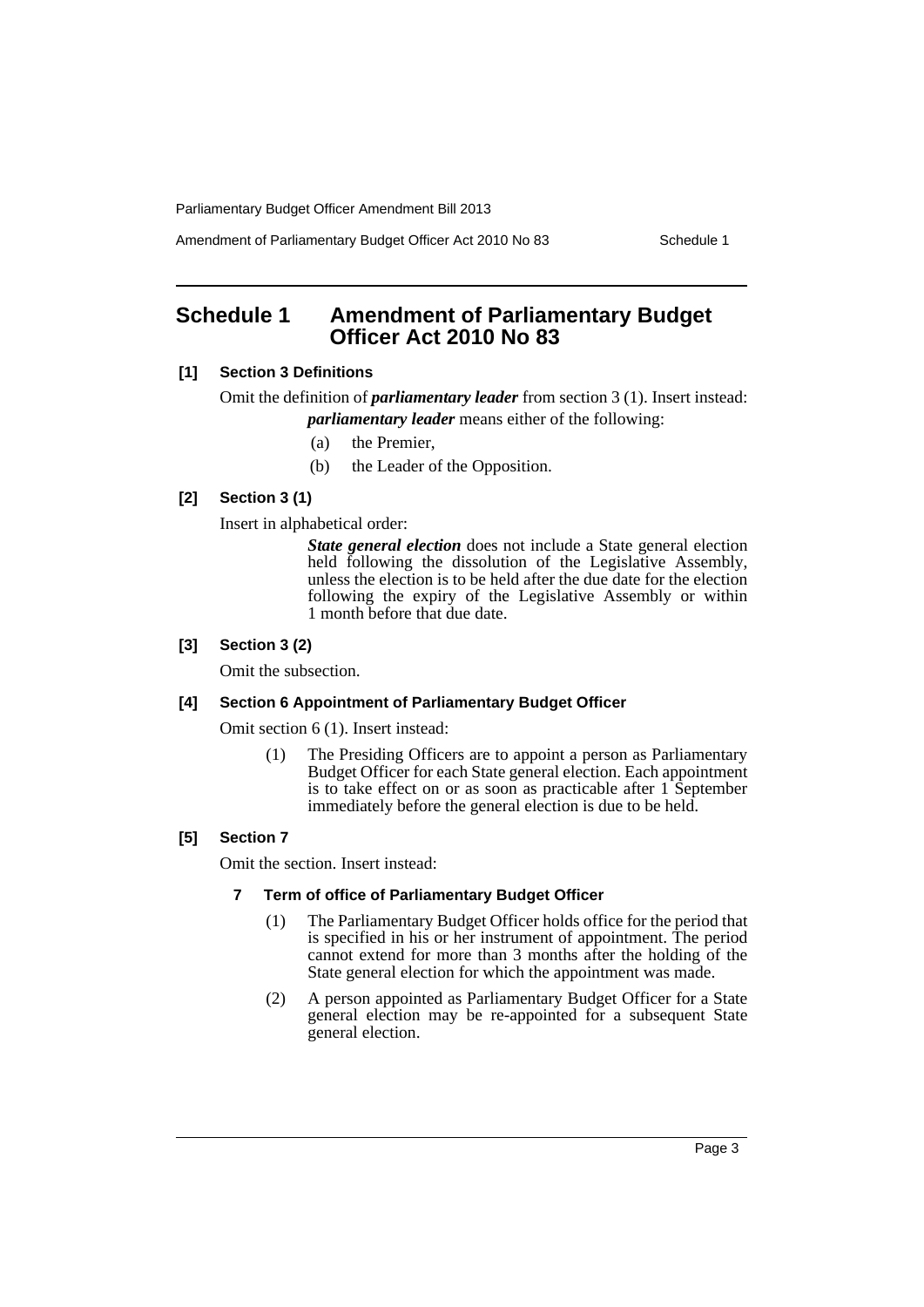Schedule 1 Amendment of Parliamentary Budget Officer Act 2010 No 83

#### **[6] Section 9 Vacancy in office of Parliamentary Budget Officer**

Omit "and is not re-appointed" from section 9 (1) (b).

#### **[7] Section 9 (3)**

Omit the subsection. Insert instead:

- (3) If the office of the Parliamentary Budget Officer becomes vacant before the Officer's duties with respect to the State general election for which he or she was appointed have been completed, the Presiding Officers are to appoint a person to fill the vacancy for the balance of the predecessor's term of office.
- **[8] Section 13 Functions relating to advice etc to members of Parliament** Omit the section.

#### **[9] Section 14 Operational plan**

Omit "commencement of this Part and after each State general election" from section 14 (2).

Insert instead "appointment of the Parliamentary Budget Officer".

#### **[10] Section 15**

Omit the section. Insert instead:

#### **15 Role of Public Accounts Committee**

- (1) The Public Accounts Committee of the Legislative Assembly may monitor and review the operations of the Parliamentary Budget Officer appointed for a State general election and report to Parliament on any matter relating to that Officer.
- (2) The Parliamentary Budget Officer is to provide to the Public Accounts Committee a copy of the operational plan of the Parliamentary Budget Officer as soon as practicable after it is approved by the Presiding Officers.
- (3) The Parliamentary Budget Officer is required to furnish a report to the Public Accounts Committee as soon as practicable after the holding of the State general election for which he or she was appointed. The report may include recommendations on operational arrangements and activities of the Parliamentary Budget Officer in respect of future general elections.

#### **[11] Section 16 Parliamentary Budget Officer to have access to Government agencies**

Omit "or other" from section 16 (1).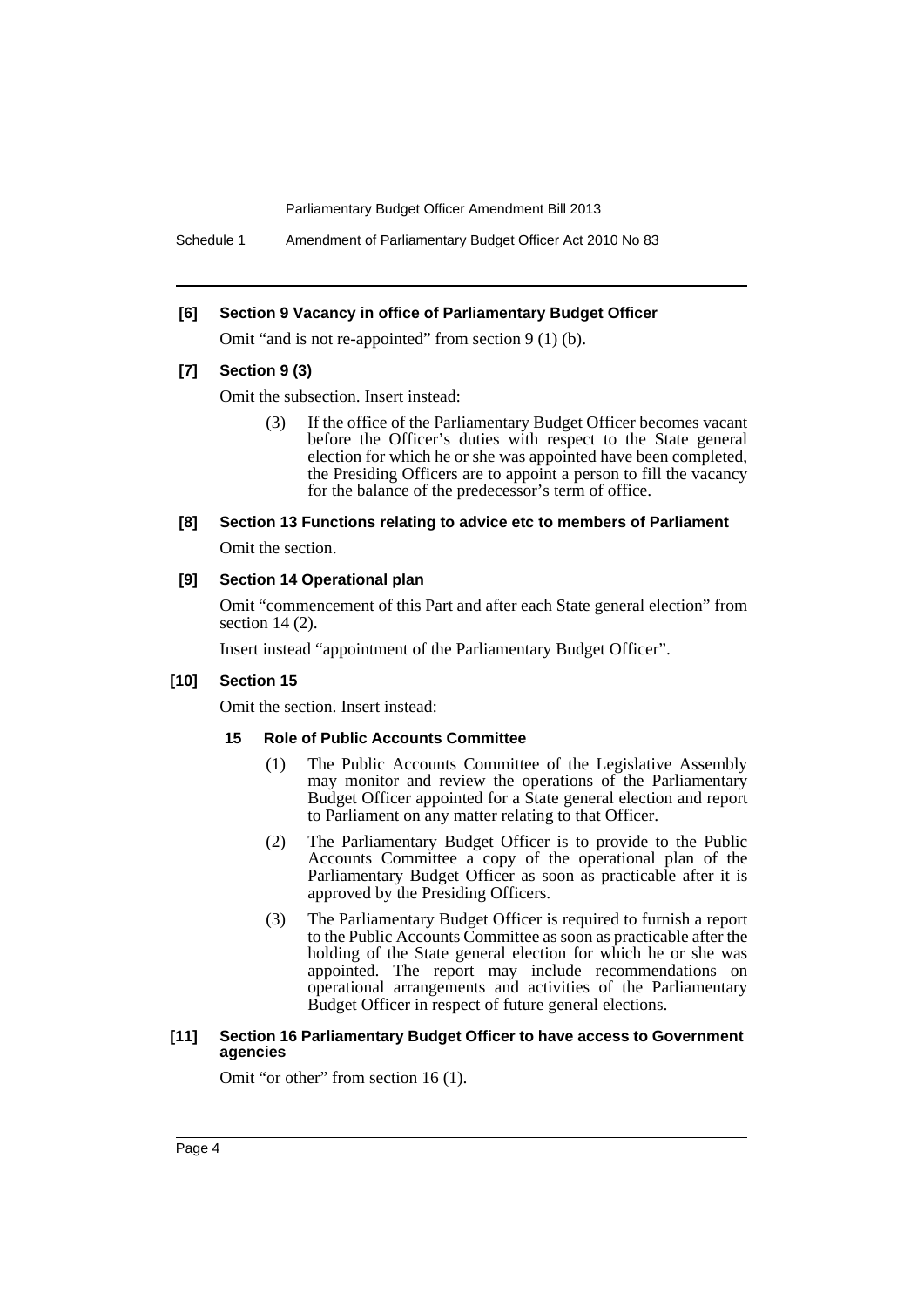#### **[12] Section 17 Confidentiality of information or documents relating to election policy costings**

Omit section 17 (1) (b) and (2) (b).

**[13] Section 17 (3) (c)**

Omit "or other".

### **[14] Section 18 Request for election policy costings by parliamentary leaders**

Insert before section 18 (1):

- (1A) A parliamentary leader has the following obligations:
	- (a) a parliamentary leader is to have costed under this Part all the policies of the leader's party that are proposed to be implemented if the party is elected to Government at the next State general election and that are likely to impact on the current and relevant forward budget estimates,
	- (b) a parliamentary leader is to advise the Parliamentary Budget Officer in writing on the fifth last day before the State general election is due to be held that all such policies of the leader's party have been notified to the Parliamentary Budget Officer.

This subsection does not place an obligation on a parliamentary leader that is enforceable in a court or tribunal.

#### **[15] Section 19**

Omit the section. Insert instead:

#### **19 When election policy costings to be requested**

- (1) Election costing requests are to be made by a parliamentary leader after the operational plan prepared by the Parliamentary Budget Officer under section 14 has been approved by the Presiding Officers and tabled in each House of Parliament. The requests are to be made in sufficient time before the State general election to enable the parliamentary leader to comply with section 18 (1A).
- (2) For the purposes of subsection (1), an operational plan that is approved by the Presiding Officers during a period when a House of Parliament is not sitting is taken to have been tabled if it has been provided to the Public Accounts Committee under section  $15(2)$ .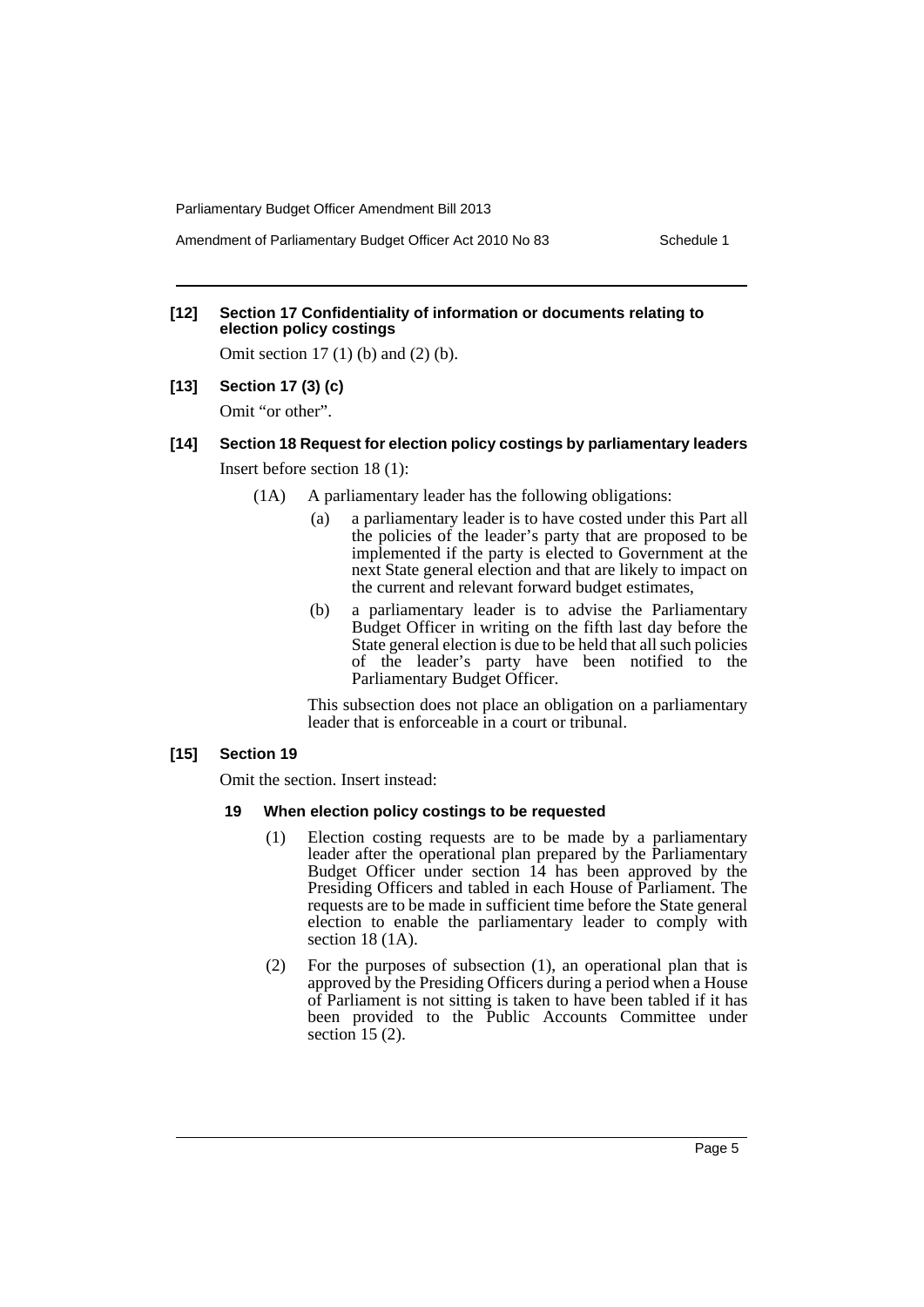Schedule 1 Amendment of Parliamentary Budget Officer Act 2010 No 83

#### **[16] Section 23 Budget impact statements for all costed policies**

Omit ", during the pre-election period," from section 23 (1).

#### **[17] Section 23 (2)**

Omit "The budget impact statement is also to show the impact of all the costed policies on the State's net financial liabilities.".

#### **[18] Section 23 (2A)**

Insert after section 23 (2):

- (2A) The budget impact statement is also to show the impact of all the costed policies on the following financial indicators:
	- (a) general government sector net operating result, being the difference between expenses and revenues from transactions for the general government sector,
	- (b) general government sector capital expenditure,
	- (c) general government sector net lending/borrowing, being the financing requirement for the general government sector that equals transactions in financial assets less transactions in liabilities,
	- (d) general government sector net financial liabilities, being the financial obligations of the general government sector (including debt, unfunded superannuation liabilities, insurance liabilities and employee related liabilities) less its financial assets (including cash and investments),
	- (e) total state sector net financial liabilities.

#### **[19] Section 23 (3) and (5)**

Omit the notes to the subsections.

#### **[20] Section 23 (7)**

Insert after section 23 (6):

(7) The Parliamentary Budget Officer may publicly release revisions to a final budget impact statement following further costings of policies under this Part after the public release of the statement.